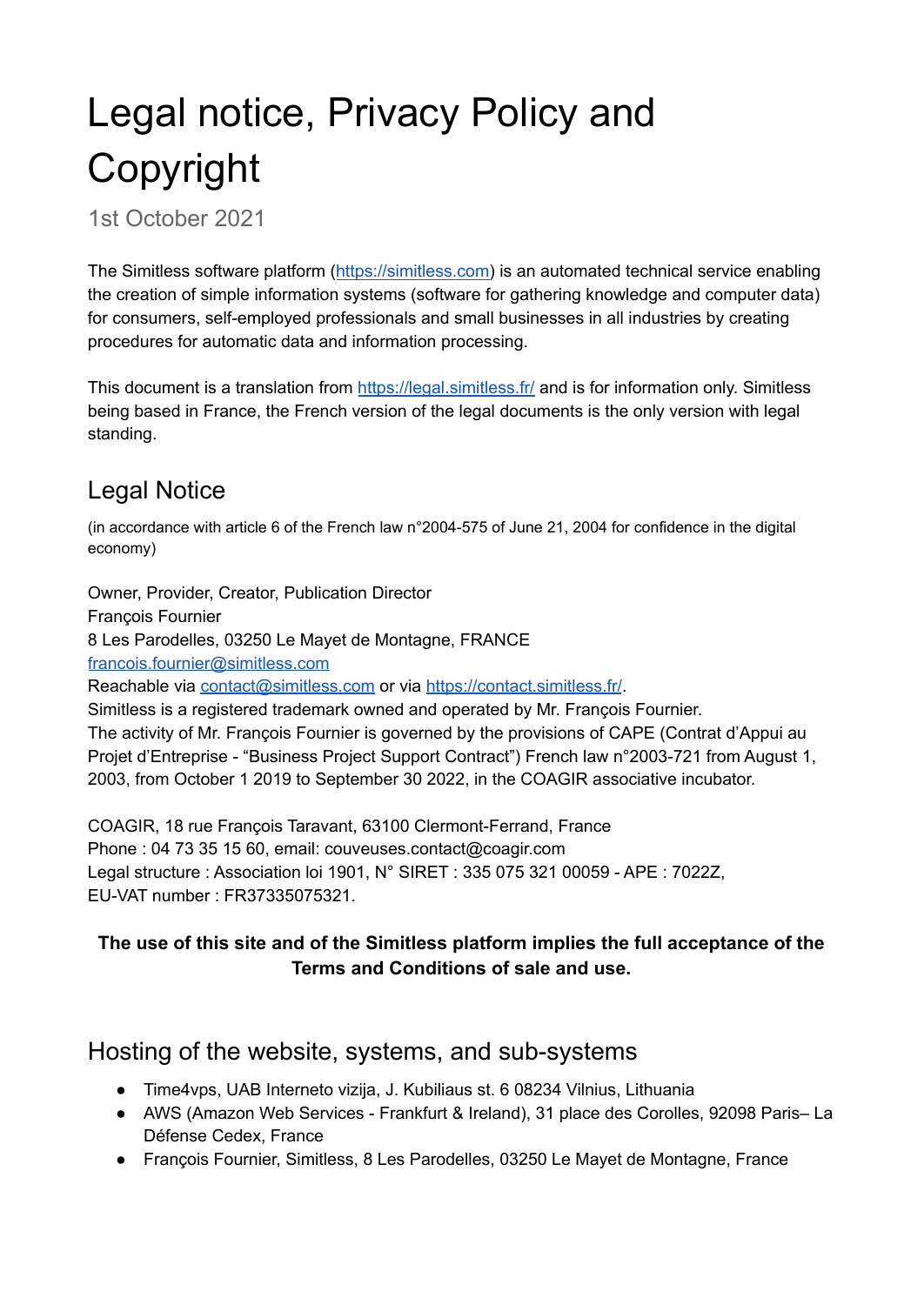#### Electronic protection services, security, anti-spam, proxy

- Cloudflare München, Rosental 7, 80331 München, Germany, +33 75 7 90 52 73, <https://www.cloudflare.com/fr-fr/gdpr/introduction/>
- François Fournier, Simitless, 8 Les Parodelles, 03250 Le Mayet de Montagne, France

#### Communication services, email, notifications, messages

- Mailgun, San Antonio HQ, 112 E Pecan St. #1135, San Antonio, TX 78205, USA
- SendGrid, Inc., 1801 California Street, Suite 500, Denver, Colorado 80202, USA
- Twilio Inc., 375 Beale Street, Suite 300, San Francisco, CA 94105, USA
- Mailjet SAS, 13-13 bis, rue de l'Aubrac, 75012 Paris, France
- Tawk.to inc., 187 East Warm Springs Rd, SB119, Las Vegas, NV, 89119, USA

#### Map and geographical services

- Thunderforest from Gravitystorm Limited, 53 Ancaster Crescent, New Malden KT3 6BD, United Kingdom, [https://www.thunderforest.com/](https://www.thunderforest.com/contact/)
- OpenStreetMap from OpenStreetMap Foundation, St John's Innovation Centre, Cowley Road, Cambridge, CB4 0WS, United Kingdom, data licenced under the [Open](https://opendatacommons.org/licenses/odbl/) Data [Commons](https://opendatacommons.org/licenses/odbl/) Open Database License (ODbL) by the [OpenStreetMap](https://osmfoundation.org/) Foundation (OSMF), <https://www.openstreetmap.org/copyright>
- OpenCage Geocoder from OPENCAGE GMBH, Friedrich-Ebert-Str. 7, 48153 Münster, Germany <https://opencagedata.com/>

## Statistics data managers

● François Fournier, Simitless, 8 Les Parodelles, 03250 Le Mayet de Montagne, France We are using Matomo, an open-source software, on an internal installation of Simitless. It is using our own servers and the data is securely kept only for our internal analysis. Nobody outside of Simitless gets access to it. Both Matomo and Simitless are proud to respect your privacy online. You are free to opt out of Matamo data collection using the settings box on top of the privacy policy page (<https://legal.simitless.com>).

● Hotjar Ltd, Level 2, 3, Elia Zammit Street, St Julians STJ 1000, Malta <https://www.hotjar.com/legal/policies/privacy> <https://www.hotjar.com/privacy>

We use Hotjar in order to better understand our users' needs and to optimize this service and user experience. Hotjar is a technology service that helps us better understand our users' experience (e.g. how much time they spend on which pages, which links they choose to click, what users do and don't like, etc.) and this enables us to build and maintain our service with user feedback. Hotjar uses cookies and other technologies to collect data on our users' behavior and their devices. This includes a device's IP address (processed during your session and stored in a de-identified form), device screen size, device type (unique device identifiers), browser information, geographic location (country only), and the preferred language used to display our website. Hotjar stores this information on our behalf in a pseudonymized user profile. Hotjar is contractually forbidden to sell any of the data collected on our behalf. For further details, please see the 'about Hotjar' section of [Hotjar's](https://help.hotjar.com/hc/en-us/categories/115001323967-About-Hotjar) support site.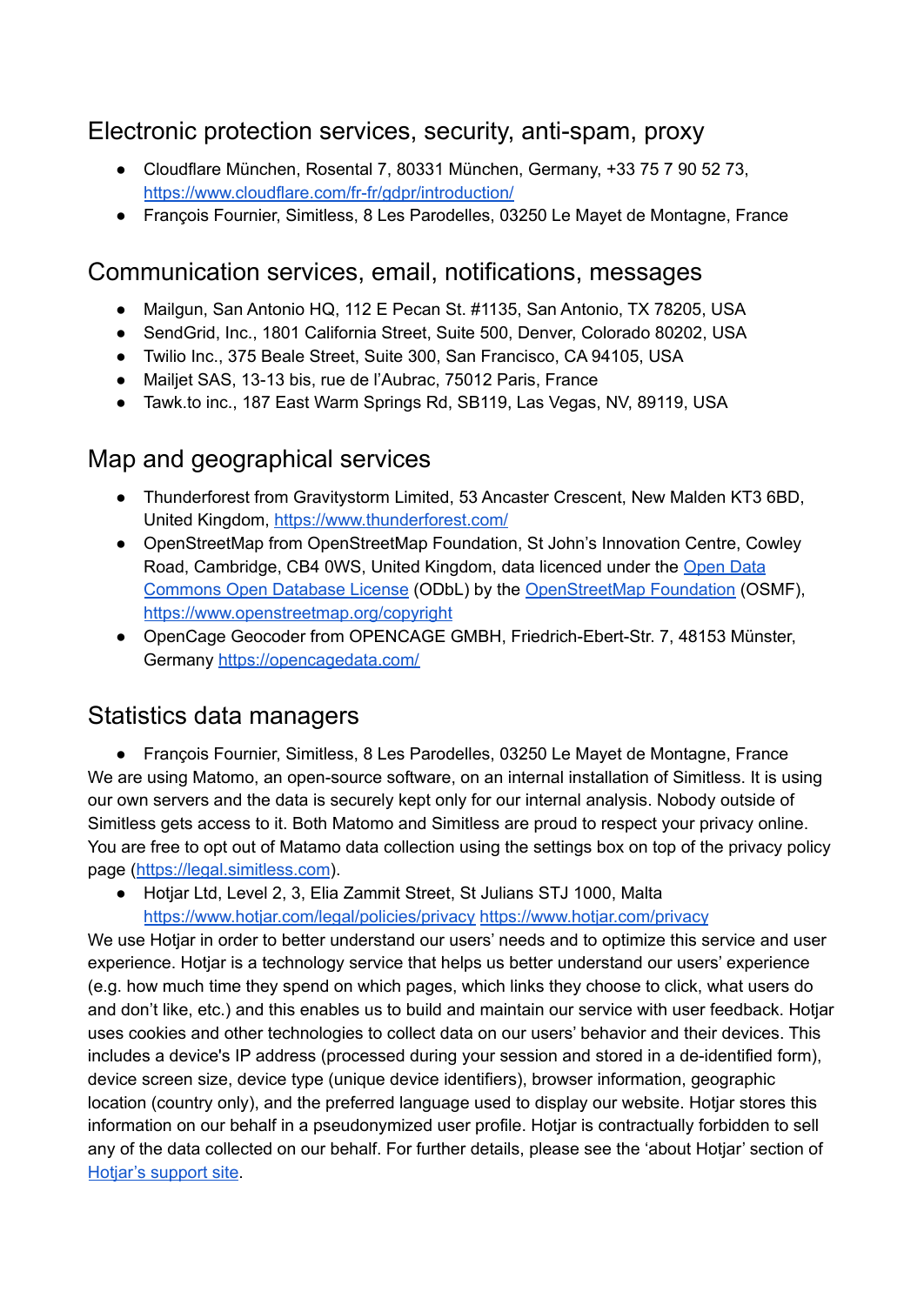You can choose not to create a user profile, to save the Hotjar data about your usage of the platform and sites and to use the tracking cookies on other sites by using the settings on the following page: <https://www.hotjar.com/legal/compliance/opt-out>

• Sentry, 132 Hawthorne St, San Francisco, CA 94107, USA <https://sentry.io/privacy/> <https://sentry.io/security/>

Sentry is an error (bug) detection and reporting system. It does not identify individual users and does not track them. However, depending on the reported errors, it can happen that an extract of the user data, taken out of its context, is sent through the reporting system. As soon as reported errors are corrected, all the included data are deleted along with the report that was generated.

● tawk.to inc., 187 East Warm Springs Rd, SB119, Las Vegas, NV, 89119, USA <https://www.tawk.to/privacy-policy/> <https://www.tawk.to/data-protection/gdpr/>

Tawk.to mostly provides a support chat feature to the platform but with that comes the collection of statistics and usage information is collected. To maintain a reasonable expectation of privacy as well as to minimize the technical requirements on the day-to-day running of the platform, the chat library is only loaded when explicitly required. It is loaded dynamically when the user clicks on the button "Need help? Let's chat!" in the main menu. Once loaded, tawk.to records some information on the user as well as their activities on the platform so that the agent that is connected to the chat has the necessary contextual information to help the user.

#### User assistance

Simitless aims to provide a high quality of service to its users. This is why we try to automatize to the largest extent the services we provide to our users. This also allows us to provide a service regardless of opening hours and phone availability. In addition to the contextual help that has been integrated into the platform, users can find specific help on our support site <https://faq.simitless.com> and, if needed, they can reach out to us by using the following communication means :

- Contact Form online <https://contact.simitless.com>
- Email: [support@simitless.com](mailto:support@simitless.com)
- Online chat through tawk.to, directly on the Simitless platform by clicking on the "We can help" button in the main template selection page
- Simitless also created a support network of resellers that can offer custom support contract depending on your needs for assistance [https://simitless.com/fr/a/open-revendeurs.](https://simitless.com/fr/a/open-revendeurs)

## Privacy Policy

As a project established in France, the publisher of the Simitless platform is subject to the provisions of the data protection law of 6 January 1978 governing the processing of personal data. In accordance with the CNIL, I have taken the necessary measures to comply with the regulations on data processing within the framework of the CNIL declarations 1773959 and 1774235. Each user creating their applications is responsible for the declarations falling within their jurisdiction. In accordance with the General Data Protection Regulations (GDPR), the publisher only processes personal data in the following situations:

- with your consent;
- when there is a contractual obligation (a contract between the publisher and you);
- to meet a legal obligation (under EU or national law).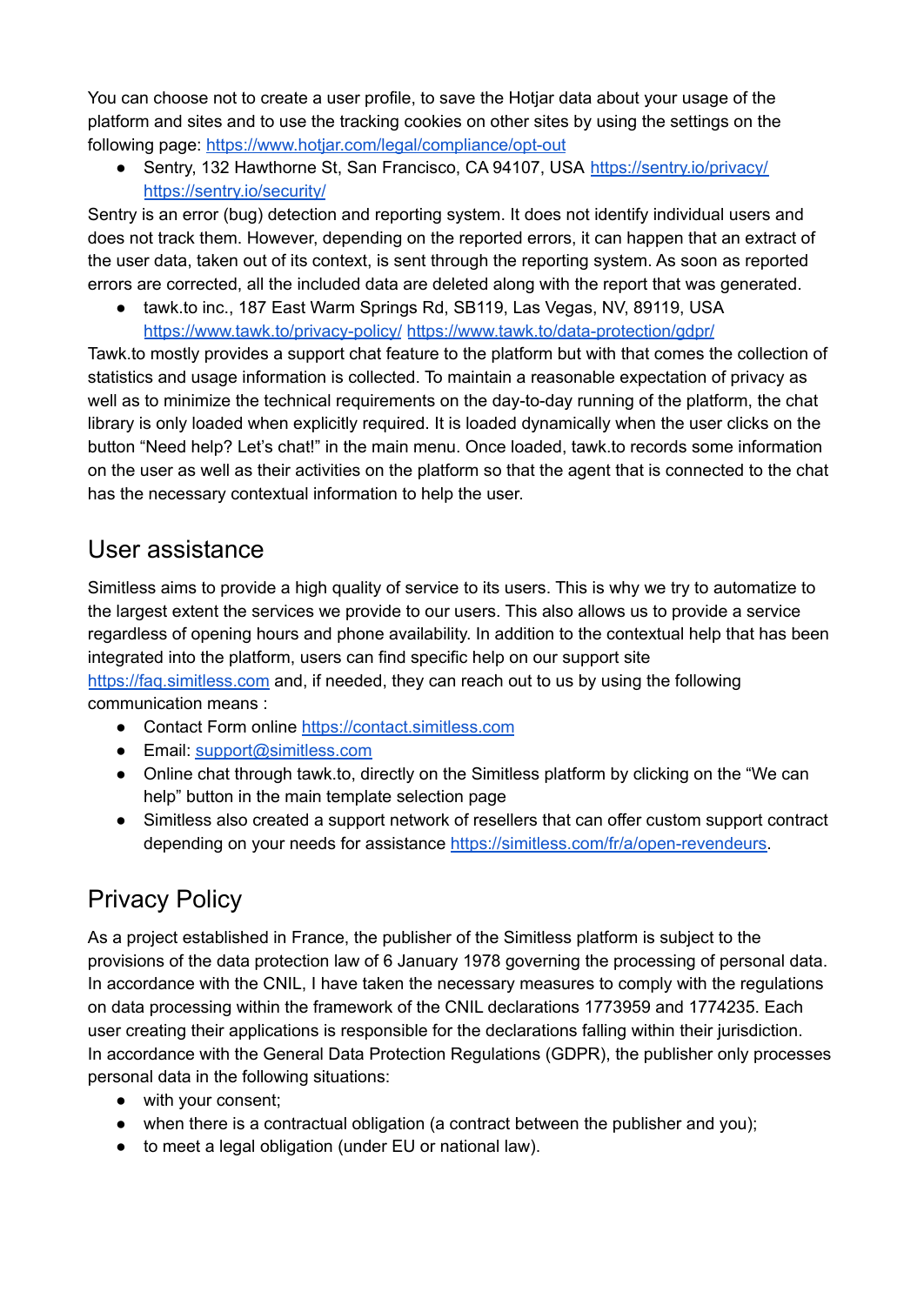## Data Gathering

CNIL declaration number 1773959 and 1774235.

The personal information that can be collected on the platform is mainly used by the publisher for the management of relations with you, and, if necessary, for the processing of your orders. They are recorded in the publisher's client file, and the file thus prepared from personal data is declared to the CNIL.

In accordance with the provisions of law n ° 78-17 of January 6, 1978 modified, relating to data processing, files and freedoms, you are informed that the publisher uses automated processing systems on your personal data, in particular during your connection to the platform or as part of the online forms filled out by you.

The information collected may possibly be communicated to third parties linked to the publisher by contract for the execution of subcontracted tasks necessary for the management of your account and without your having to give your authorization. You can oppose this transfer by expressing your refusal to our contact mentioned above.

In the event of a proven breach of legal or regulatory provisions, the user data and information may be communicated to judicial authorities, upon an explicit and motivated request.

When information is mandatory to use specific functionalities of the platform, the platform will mark this mandatory nature when entering data, most often by the use of the \* symbol near the data field.

### List of main data collected directly by the platform

- The Simitless platform does not require any specific information to be used.
	- The user name is optional and can be filled in with a pseudonym if the user wishes. It is only present to allow other users to identify the account when collaborating in applications.
	- Only an email address is required for authentication and validation when creating an account. All of the information collected is securely available to each user, in the user management page ([https://simitless.com/user/\)](https://simitless.com/user/). Guest accounts can be used without any registration (but at the cost of certain technical limitations on collaborative features).
	- During the subscription procedure, additional information is requested in order to process the payment and to identify the parties involved in the subscription contract, payment and billing. This information only covers the legal minimum that the publisher is asked to collect and includes the name, billing address, administrative jurisdiction (VAT, sales taxes, etc.), VAT number (if applicable) and any other information as required by the payment provider to process the payment by the payment methods available on the platform.
- Simitless's web service collects indirect data and statistics (frequency of use, type and amount of data processed) to analyze and respond more precisely to user needs.

The payment data are processed directly by the payment provider on its secure PCI-compliant platform.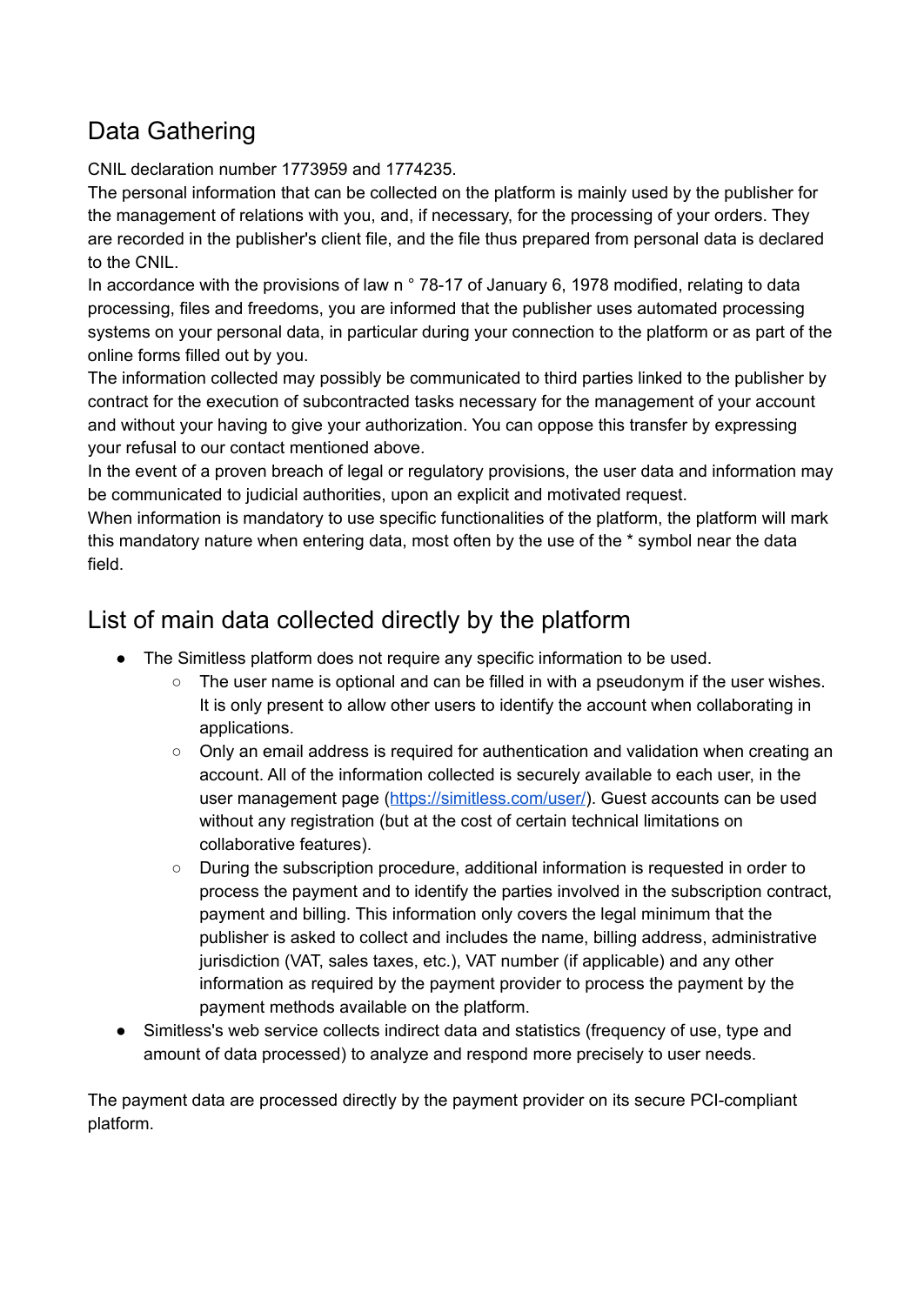## User rights

In accordance with the law on the protection of personal data, you have the following rights which you can exercise by going to your user profile page <https://simitless.com/user/> in your browser, by contacting us on <https://contact.simtiless.com>, by email at [data@simitless.com](mailto:data@simitless.com) or by contacting us at the postal address listed in the legal notice above.

- The right to information: we have an obligation to inform you of how we use your personal data (as described in this privacy policy).
- The right of access: it is your right to make a request for access to any data about you in order to receive a copy of the personal data that we hold; however, due to the security and confidentiality obligation in the processing of personal data which rests with the publisher, you are informed that your request will be processed provided that you submit a proof of your identity, in particular by communicating a scan or a photocopy of your valid identity document to us and by abiding to a validation process.
- The right to rectification: the right to ask us to rectify personal data about you that is incomplete or inaccurate. Under this right, the law authorizes you to request the rectification, updating, blocking or erasure of data concerning yourself, which may be inaccurate, erroneous, incomplete or obsolete.
- The right to erasure, also known as the "right to be forgotten": in certain cases, you can ask us to delete the personal data that we have concerning you (except if there is a legal reason which obliges us to keep them).
- The right to limit processing: in certain cases, you have the right to ask us to suspend the processing of personal data.
- The right to data portability: you have the right to ask us for a copy of your personal data in a common format (for example, a .csv or .json file, depending on the type of data).
- The right to object: you have the right to object to the processing of your personal data (for example, by prohibiting us from processing your data for direct marketing purposes). However, the use of this right is only possible in one of the following two situations: when the use of this right is based on legitimate grounds or when the use of this right is intended to prevent that the data collected is used for commercial prospecting purposes.

You will not have to pay any fees for access to your personal data (or for the use of any other right). However, we may charge you a reasonable fee if your request is manifestly unfounded, repetitive or excessive. In this case, we can also refuse to respond to your request. The publisher will be entitled, if necessary, to oppose manifestly abusive requests because of their systematic, repetitive nature, or their number. We may ask you for specific information in order to confirm your identity and to ensure your right of access to your personal data (or to use any other right). This is a security measure to ensure that the personal data are not delivered to a person who is not authorized to receive it. We may also contact you for more information regarding your request, to give you a faster and more accurate response. We try to respond to all legitimate requests within 3 months. This period may be exceeded in the event that your request is particularly complex or if you have made several requests. In this case, we will notify you and keep you informed.

## Use of Cookies

In summary (TLDR): Cookies are used to provide secure and convenient authentication for guest and registered accounts, as well as for analysis and improvement of services. These cookies also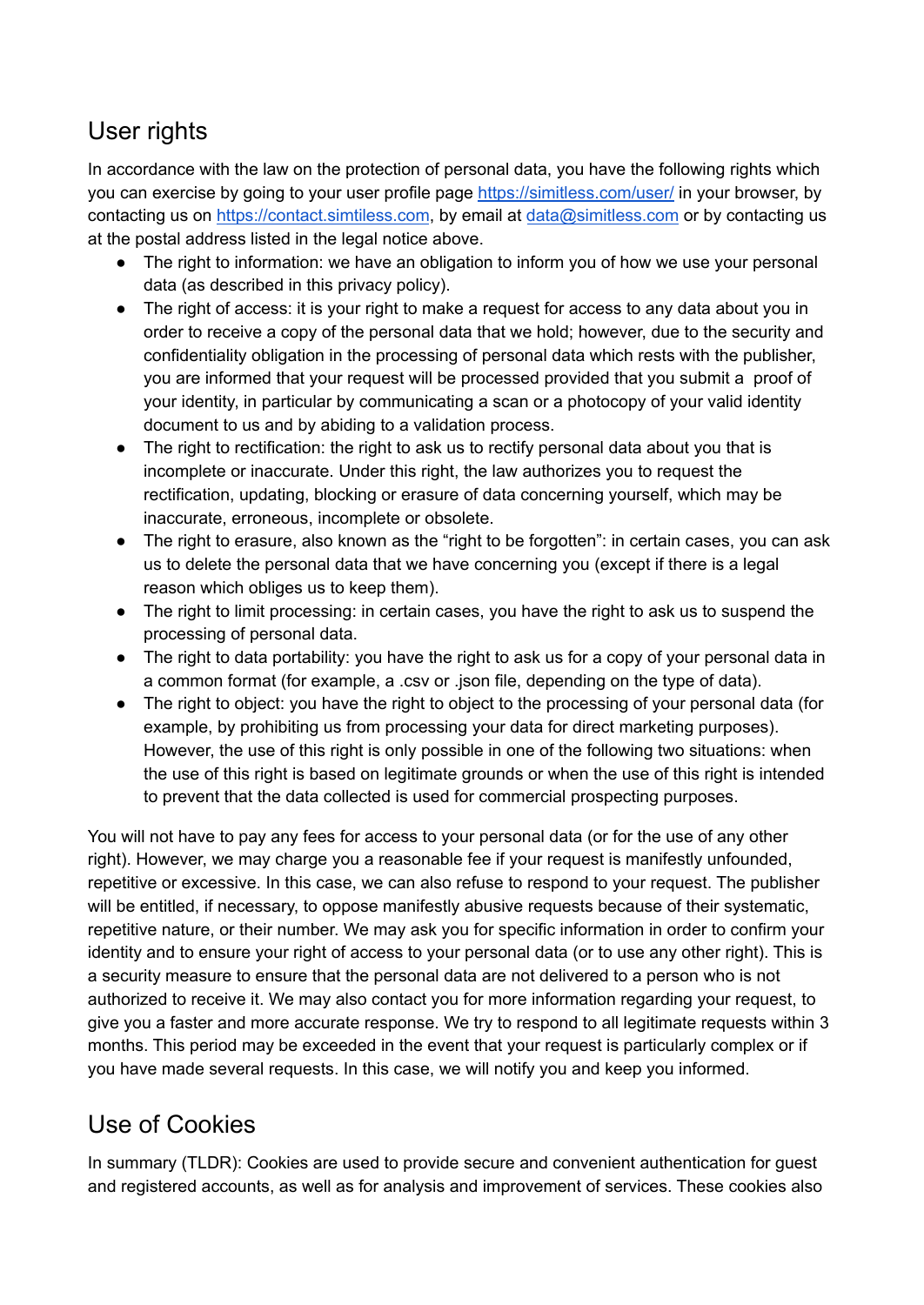make it possible to store the data of the applications during their use in order to enable and accelerate the navigation and the comfort of use of the user.

In length: A cookie is a computer data file placed on the computer of the user of a website securely through their browser's standard features. This code can, in certain cases, allow the identification of the user of a site, the personalization of their browsing on the site and the acceleration of the display. The Simitless platform uses cookies as well as local storage of data from your browser to

- allow access to a user account and to the content that is not accessible without a connected account;
- allow data processing directly on the user's computer and thus accelerate the responsiveness of the platform's applications;
- obtain anonymized navigation statistics and records, navigation and usage indicators to improve user experience.

In accordance with the recommendations of the French National Commission for Information Technology and Liberties (Commission Nationale de l'Informatique et des Libertés - CNIL), some cookies are exempt from the prior collection of your consent insofar as they are strictly necessary for the operation of the service or have the sole purpose of allowing or facilitating the communication by electronic means. These include session ID, authentication, load balancing session cookies as well as cookies for customizing your interface. These cookies are fully subject to this policy insofar as they are issued and managed by the platform or its providers.

The user acknowledges being informed of this practice and authorizes the site publisher to use them. The publisher undertakes never to communicate the content of these cookies to third parties, except in the event of motivated legal obligation.

The user can refuse the registration of cookies or configure their browser to be warned before accepting cookies. To do this, the user will need to configure their browser <https://www.allaboutcookies.org/manage-cookies/>.

We draw your attention to the fact that the refusal of the deposit of cookies on your terminal is nevertheless likely to alter your user experience as well as your access to certain services or functionalities of this platform. Where applicable, the publisher declines all responsibility for the consequences related to the deterioration of your navigation conditions which occur due to your choice to refuse, delete or block the cookies necessary for the operation of the platform. These consequences cannot constitute damage, and you cannot claim any compensation for this fact.

Your browser also allows you to delete existing cookies on your device or to notify you when new cookies may be placed on your device. These parameters have a very significant effect on your browsing and make you lose all the benefits brought by cookies and in particular the system of secure, identified or guest accounts.

This site does not include the usual "Attention, cookies, be afraid" mention. This is normal, we do not use external tracking cookies, and we do not identify our visitors and users. In these cases, the big scary alert on the front page is not mandatory.

#### Intellectual property

The Simitless logo and the name Simitless are registered trademarks in France. All intellectual property rights relating to the site are reserved. Access to the website does not confer any rights to the intellectual property relating to the site. The elements available on the site (texts, photographs,